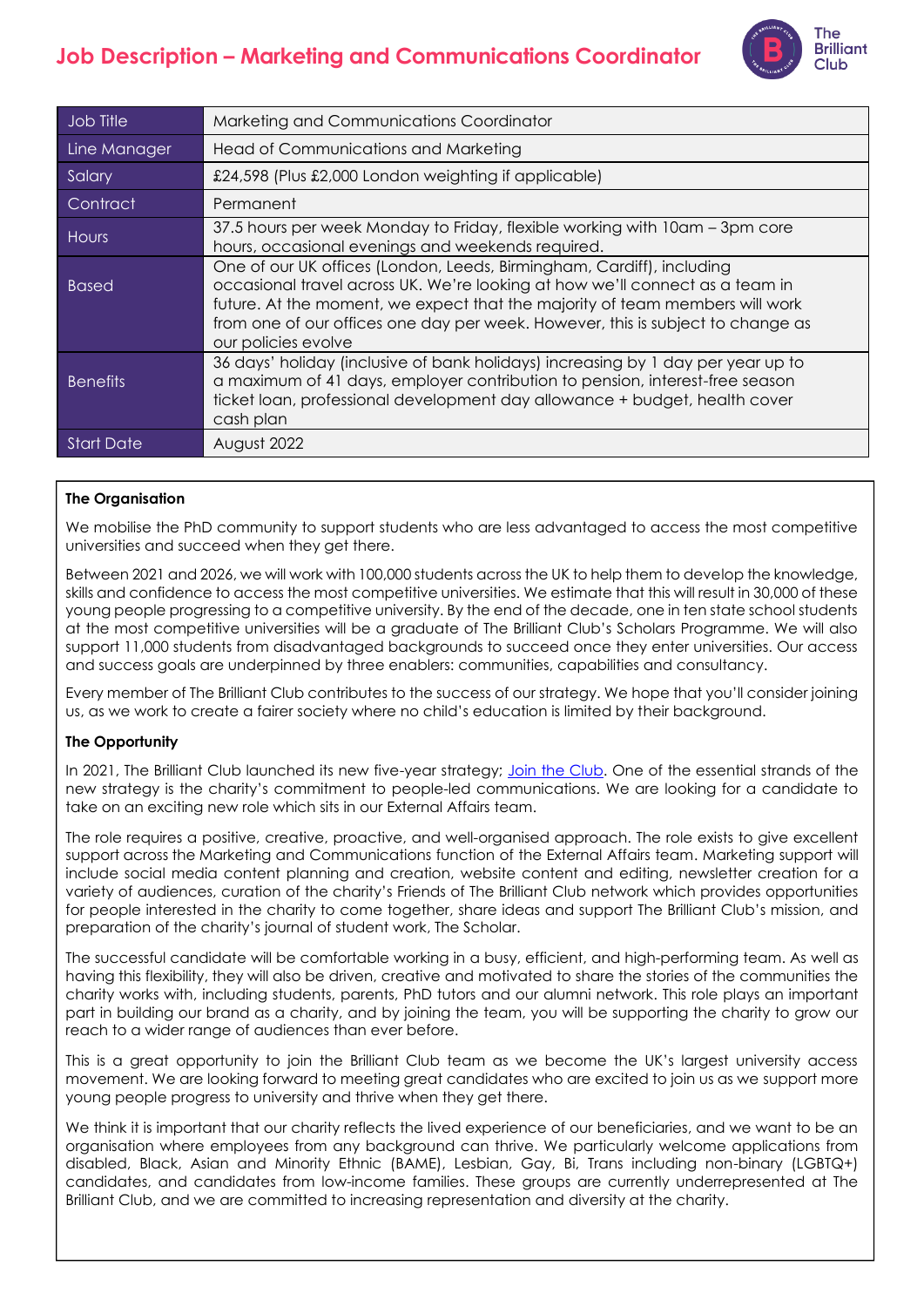# **Job Description – Marketing and Communications Coordinator**



| To Apply               | Please click here to fill out our Equality and Diversity Monitoring Form and here to submit<br>your CV and a one page covering letter. Please note that we will not consider<br>applications that do not refer to this post. |
|------------------------|------------------------------------------------------------------------------------------------------------------------------------------------------------------------------------------------------------------------------|
| <b>Deadline</b>        | 9 am on Tuesday 5 <sup>th</sup> July                                                                                                                                                                                         |
| <b>Interviews</b>      | First round interviews on Monday 11 <sup>th</sup> July; second round interviews on Monday 18 <sup>th</sup> July.<br>The interviews will take place online.                                                                   |
| <b>Further Details</b> | Please visit www.thebrilliantclub.org or call Nato Asaturov on 020 3005 3341                                                                                                                                                 |

## **Person Specification**

#### **External Stakeholder Management**

- Understands the complexity of the different audiences The Brilliant Club works with and how to tailor communications to different audience needs
- Proactively engages with external stakeholders and identifying opportunities to build networks and share community stories

#### **Communication**

• Confidently adapts content, tone and delivery of communications based on the audience and the communication mechanism Uses their high attention to detail to create quality copy, spot errors and identify issues.

## **Initiative and Problem-Solving**

- Proactive in seeking feedback and enhancing processes
- Ability to take ownership of projects and be accountable for spotting and solving problems within these projects

## **Time and Resource Management:**

• Manages own time and workload, with strong prioritisation skills

## **Developing Self and Others**

Self-reflective and committed to own professional development

## **Technical Skills**

- Confident in using digital systems for delivery
- Capable of adapting quickly to new systems and interfaces

#### **Role Specific Knowledge and Skills**

- Essential Good working knowledge of Microsoft Office
- Essential Experience of creating social media content or working in a communications or marketing team
- Desirable Experience of using CRM systems, such as Salesforce, and email platforms such as MailChimp
- Desirable Experience of working with a website CMS
- Desirable Experience of using design platforms such as Canva or InDesign

#### **Key Areas of Responsibility**

The following areas of responsibility are the core of the role. However, the role is flexible and will vary according to the needs of the team, and the background and experience of the successful applicant.

#### **Social Media**

- Ownership of content and performance on The Brilliant Club's social media channels
- Lead the charity's social media working group to curate and create quality content across our channels, aligned with charity priorities
- Develop engaging social media content across platforms with a people-led approach
- Analyse performance of posts and campaigns to optimize performance and meet KPIs

#### **Newsletters**

- Oversight of all charity internal and external newsletters, keeping an organisational calendar and ensuring consistency of brand, tone of voice and style
- Ownership of charity's relationship with MailChimp
- Creating and sending weekly internal comms newsletter

## **Friends of The Brilliant Club**

- Build and nurture our Friends of The Brilliant Club communities, which currently consists of over 1200 members from multiple audiences
- Work with Fundraising and Events coordinator to plan three Friends of The Brilliant Club events per year
- Create and send community newsletter and identify opportunities to engage with this network